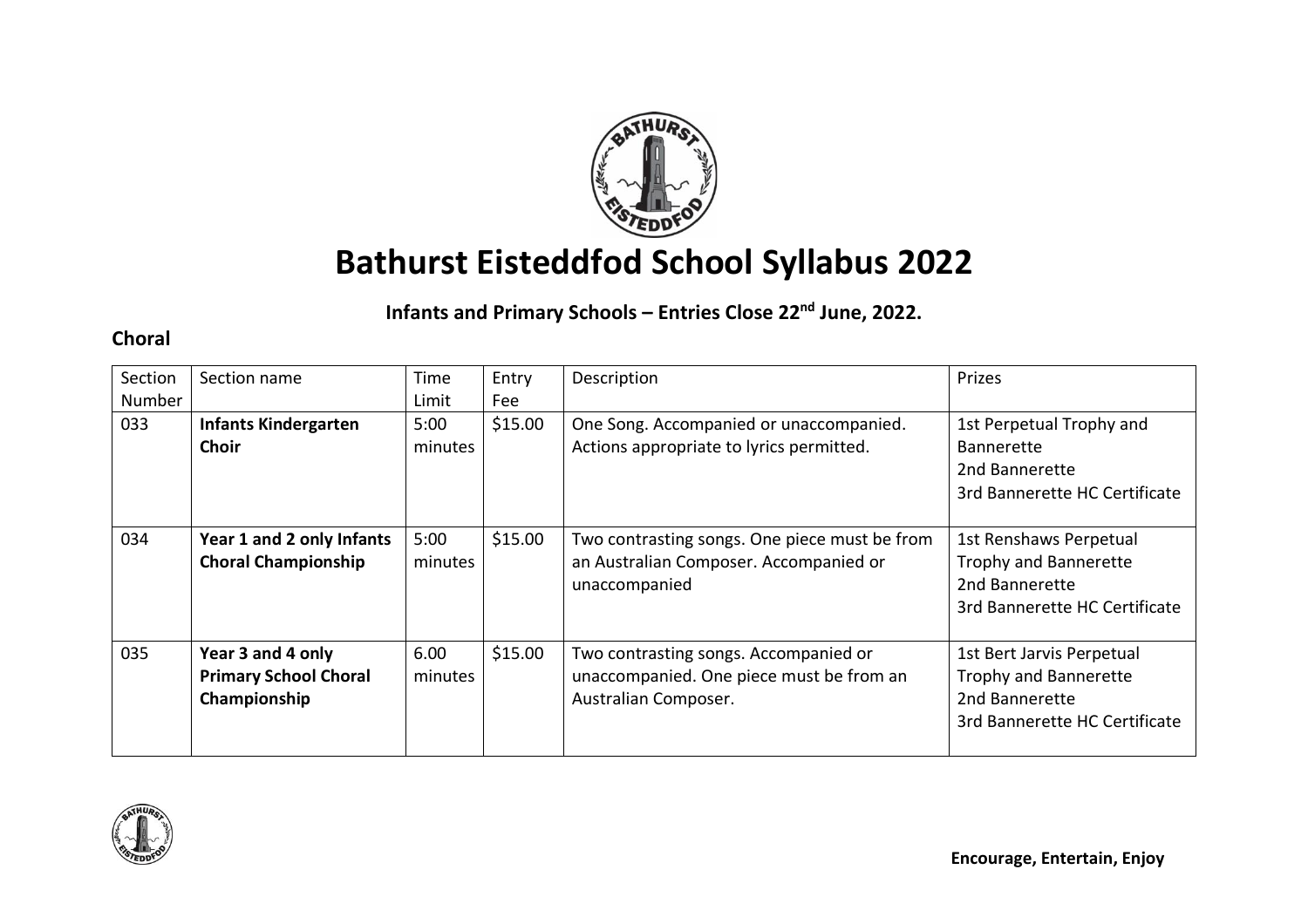| Section | Section name                                                                    | Time            | Entry   | Description                                                                                                           | Prizes                                                                                            |
|---------|---------------------------------------------------------------------------------|-----------------|---------|-----------------------------------------------------------------------------------------------------------------------|---------------------------------------------------------------------------------------------------|
| Number  |                                                                                 | Limit           | Fee     |                                                                                                                       |                                                                                                   |
| 036     | <b>Years 3 - 6 only Primary</b>                                                 | 8.00            | \$15.00 | Two contrasting songs. Accompanied or                                                                                 | 1st Perpetual Trophy and                                                                          |
|         | <b>School Choral</b>                                                            | minutes         |         | unaccompanied. One piece must be from an                                                                              | Bannerette 2nd Bannerette                                                                         |
|         | Championship                                                                    |                 |         | Australian Composer.                                                                                                  | 3rd Bannerette HC Certificate                                                                     |
| 037     | K-6 Mixed age Stage 1-3<br><b>Choral Championship</b><br>Time                   | 8.00<br>minutes | \$15.00 | contrasting<br>Accompanied<br>Two<br>songs.<br>or<br>unaccompanied. One piece must be from an<br>Australian Composer. | 1st Bannerette + \$80<br>2nd Bannerette + \$50<br>3rd Bannerette + \$30<br><b>HC</b> Certificate  |
| 038     | <b>Primary School Years 3-6</b><br>Choir - Language other<br>than English Choir | 5.00<br>minutes | \$15.00 | Perform one Choral selection in any Language<br>other than English. May be accompanied or<br>unaccompanied.           | 1st Bannerette + \$80<br>2nd Bannerette + $$50$<br>3rd Bannerette + \$30<br><b>HC Certificate</b> |

#### **Bands and Ensembles**

| Section<br>Number | Section name                                           | Time<br>Limit   | Entry<br>Fee | Description                                                                                       | Prizes                                                                      |
|-------------------|--------------------------------------------------------|-----------------|--------------|---------------------------------------------------------------------------------------------------|-----------------------------------------------------------------------------|
| 170               | K-6 Instrumental<br>Ensemble                           | 4.00<br>minutes | \$15.00      | No vocalists or rock groups. 4 or more<br>members.                                                | 1st Bannerette<br>2nd Bannerette<br>3rd Bannerette<br><b>HC Certificate</b> |
| 182               | <b>K-6 Special Classes</b><br><b>Performance Group</b> | 5.00<br>minutes | \$15.00      | Pre-recorded CD music accompaniment is<br>permitted.<br>Medals will be awarded to all competitors | 1st Medals                                                                  |

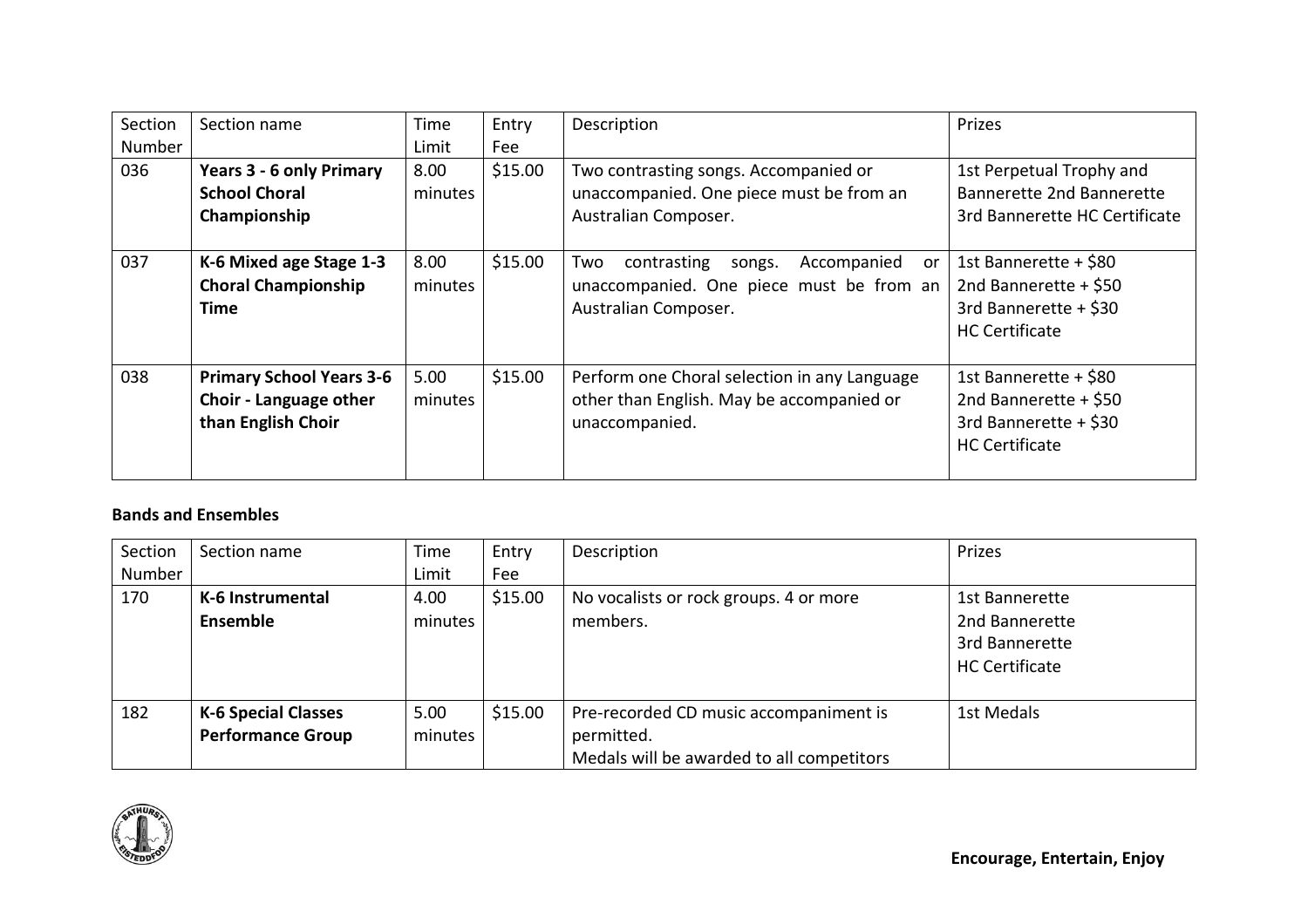| Section | Section name                                                                                   | Time             | Entry   | Description                                                                                                                                                                                                                                                                                                                      | Prizes                                                                                                               |
|---------|------------------------------------------------------------------------------------------------|------------------|---------|----------------------------------------------------------------------------------------------------------------------------------------------------------------------------------------------------------------------------------------------------------------------------------------------------------------------------------|----------------------------------------------------------------------------------------------------------------------|
| Number  |                                                                                                | Limit            | Fee     |                                                                                                                                                                                                                                                                                                                                  |                                                                                                                      |
| 183     | <b>K-6 String Ensemble</b>                                                                     | 4.00<br>minutes  | \$15.00 | Piano accompaniment permitted only.                                                                                                                                                                                                                                                                                              | 1st Bannerette<br>2nd Bannerette<br>3rd Bannerette<br><b>HC Certificate</b>                                          |
| 186     | <b>K-6 Entertainment</b><br>Ensemble                                                           | 4.00<br>minutes  | \$15.00 | Competitors perform one own choice song. Not<br>intended for Concert bands or Stage bands.<br>Mixed ensembles and rock bands are<br>encouraged. Vocalists are permitted and a<br>microphone will be supplied. This is designed to<br>be a fun and entertaining section and the<br>adjudicator will take this into consideration. | 1st Trophy<br>2nd Trophy<br>3rd Trophy<br><b>HC Certificate</b>                                                      |
| 190     | <b>K-6 Recorder Ensemble</b><br>(5 or More Players)                                            | 5.00<br>minutes  | \$15.00 | Competitors to fill time limit as they see fit.                                                                                                                                                                                                                                                                                  | 1st Wendy Jenkins Perpetual<br>Trophy + Replica<br>2nd Bannerette<br>3rd Bannerette HC Certificate                   |
| 191     | K-6 Beginner Orchestra<br>or Concert Band                                                      | 8.00<br>minutes  | \$15.00 | This section is designed for beginner / first year<br>band or orchestra students only. Perform 2<br>pieces Grade .5 Timing will be paused in<br>between pieces. Band plan must be emailed to<br>the Music Coordinator one week prior to the<br>performance date.                                                                 | 1st Trophy<br>2nd Bannerette<br>3rd Bannerette<br><b>HC Certificate</b>                                              |
| 192     | <b>K-6 Orchestra or Concert</b><br><b>Band</b><br>Intermediate/Advanced<br>Grade 1.5 and above | 10.00<br>minutes | \$15.00 | This section is for Grade 1 and 1 1/2 pieces.<br>Competitors perform two contrasting works.<br>Timing will be paused in between pieces. Band<br>plan must be emailed to the Music Coordinator<br>one week prior to the performance date.                                                                                         | 1st Nola and Ian Ramsay<br>Perpetual Trophy and Replica<br>2nd Bannerette<br>3rd Bannerette<br><b>HC Certificate</b> |

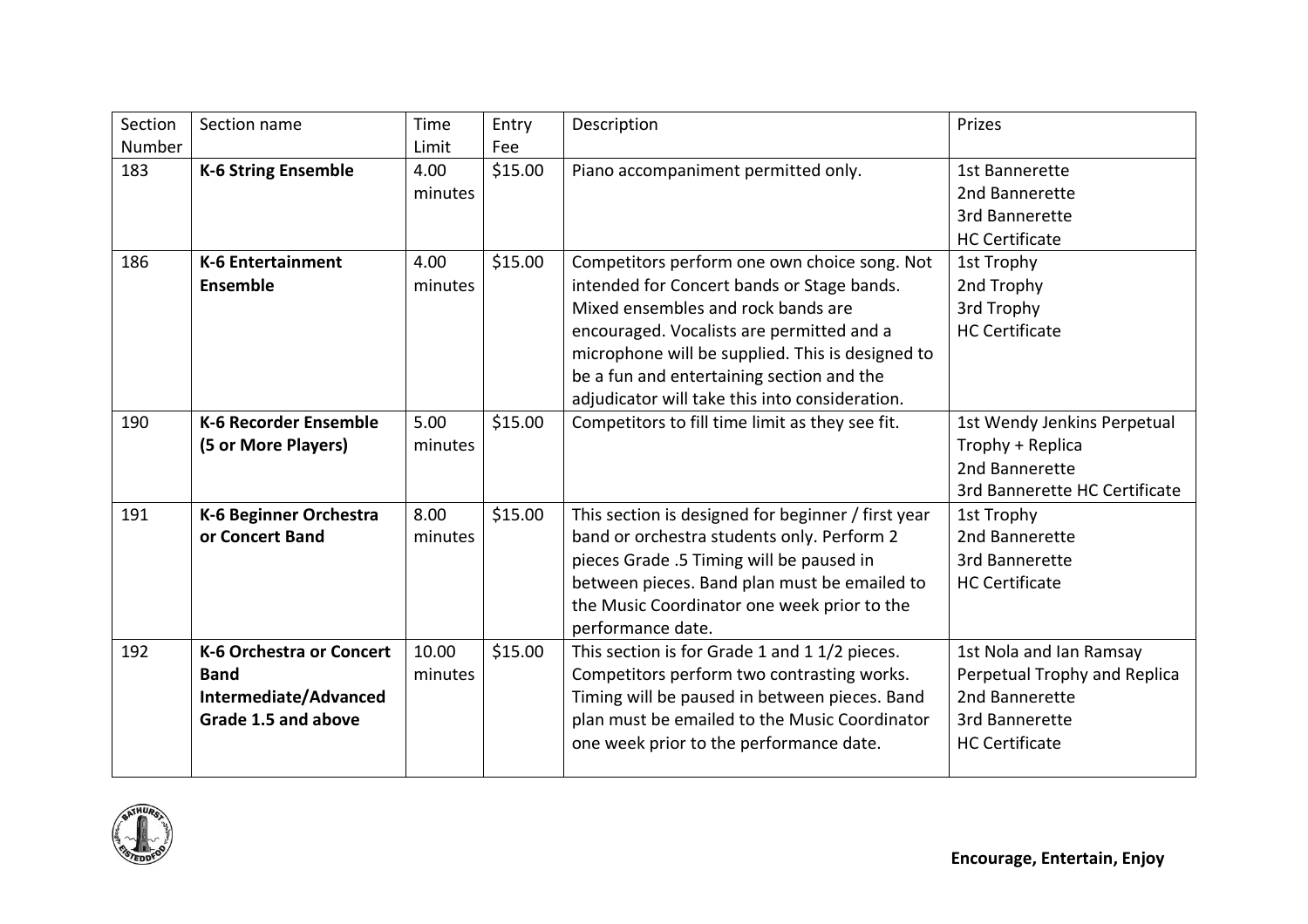| Section       | Section name                                                                     | Time             | Entry   | Description                                                                                                                                                                                                                          | Prizes                                                                                                              |
|---------------|----------------------------------------------------------------------------------|------------------|---------|--------------------------------------------------------------------------------------------------------------------------------------------------------------------------------------------------------------------------------------|---------------------------------------------------------------------------------------------------------------------|
| <b>Number</b> |                                                                                  | Limit            | Fee     |                                                                                                                                                                                                                                      |                                                                                                                     |
| 196           | <b>Primary/Lower</b><br><b>Secondary Years 3-9</b><br><b>Stage and Jazz Band</b> | 10.00<br>minutes | \$15.00 | Competitors must perform two contrasting<br>pieces. Timing will be paused between pieces.<br>Band Plan must be emailed to the Music<br>Coordinator one week prior to your<br>performance with your group name and<br>conductors name | 1st Perpetual Trophy +<br>Replica + \$80<br>2nd Bannerette + \$50<br>3rd Bannerette + \$30<br><b>HC Certificate</b> |
| 204           | <b>K-2 Infants Percussion</b><br>Ensemble                                        | 4.00<br>minutes  | \$15.00 | Pre-recorded CD Music Accompaniment<br>permitted. 5 or more members                                                                                                                                                                  | 1st Bannerette<br>2nd Bannerette<br>3rd Bannerette HC Certificate                                                   |
| 205           | <b>K-6 Percussion Ensemble</b><br>(Up to 20 Players)                             | 4.00<br>minutes  | \$15.00 | Pre-recorded CD Music accompaniment is<br>permitted. 5 or more members up to 20.                                                                                                                                                     | 1st Bannerette<br>2nd Bannerette<br>3rd Bannerette HC Certificate                                                   |

## **Verse Speaking Choirs**

| Section | Section name              | Time    | Entry   | Description                                    | Prizes                        |
|---------|---------------------------|---------|---------|------------------------------------------------|-------------------------------|
| Number  |                           | Limit   | Fee     |                                                |                               |
| 385     | <b>Kindergarten Verse</b> | 3.00    | \$15.00 | Two contrasting poems to be performed. One     | 1st Bannerette                |
|         | <b>Speaking Choir</b>     | minutes |         | poem may be characterised. Both poems own      | 2nd Bannerette                |
|         |                           |         |         | choice. Time limit is for total speaking time. | 3rd Bannerette HC Certificate |
|         |                           |         |         |                                                |                               |
| 386     | Year 2 and under Verse    | 4.00    | \$15.00 | Two contrasting poems to be performed. One     | 1st Bannerette                |
|         | <b>Speaking Choir</b>     | minutes |         | poem may be characterised. Both poems own      | 2nd Bannerette                |
|         |                           |         |         | choice. Time limit is for total speaking time. | 3rd Bannerette HC Certificate |

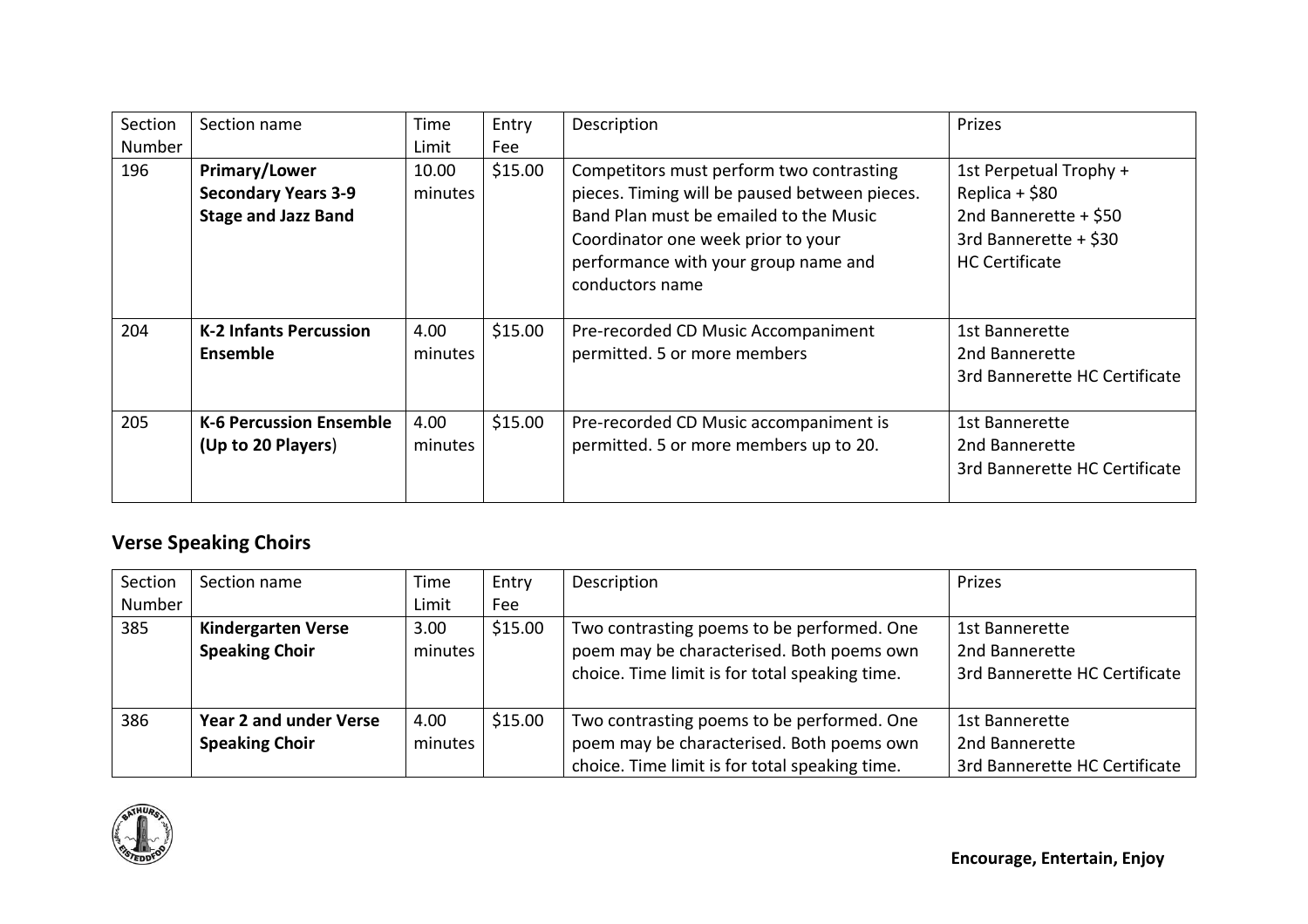| Section | Section name                                                              | Time            | Entry   | Description                                                                                                                                                                                                                                | Prizes                                                                   |
|---------|---------------------------------------------------------------------------|-----------------|---------|--------------------------------------------------------------------------------------------------------------------------------------------------------------------------------------------------------------------------------------------|--------------------------------------------------------------------------|
| Number  |                                                                           | Limit           | Fee     |                                                                                                                                                                                                                                            |                                                                          |
| 387     | Year 4 and under Verse<br><b>Speaking Choir</b>                           | 4.00<br>minutes | \$15.00 | Two contrasting poems to be performed. One<br>poem may be characterised. Both poems own<br>choice. Time limit is for total speaking time.                                                                                                  | 1st Bannerette<br>2nd Bannerette<br>3rd Bannerette HC Certificate        |
| 388     | Year 6 and under Verse<br><b>Speaking Choir</b>                           | 5.00<br>minutes | \$15.00 | Two contrasting poems to be performed. One<br>poem may be characterised. Both poems own<br>choice. Time limit is for total speaking time.                                                                                                  | <b>1st Bannerette</b><br>2nd Bannerette<br>3rd Bannerette HC Certificate |
| 389     | <b>Any age Special Needs</b><br><b>Performers 5 or more</b><br>performers | 4.00<br>minutes | \$15.00 | For students attending Special Schools or<br>Special Units within schools. Topic own choice.<br>Music may be used. Any of the following may be<br>used: Recitation, Scenes, Puppets, Mime with or<br>without masks, Dance, Unison Reading. | A merit medal will be<br>awarded to each competitor.                     |

#### **Dance**

| Section | Section name                     | Time    | Entry   | Description                                     | Prizes                        |
|---------|----------------------------------|---------|---------|-------------------------------------------------|-------------------------------|
| Number  |                                  | Limit   | Fee     |                                                 |                               |
| 693     | Early Stage 1 & Stage 1          | 4.00    | \$15.00 | Must be entered by a public/private school, and | 1st Bannerette                |
|         | <b>Public or Private School</b>  | minutes |         | NOT a dance school. Any style of dance may be   | 2nd Bannerette                |
|         | <b>Dance Group</b>               |         |         | used. All members must be bona fide members     | 3rd Bannerette HC Certificate |
|         |                                  |         |         | of the school.                                  |                               |
| 694     | <b>Stage 2 Public or Private</b> | 5.00    | \$15.00 | Must be entered by a public/private school, and | 1st Bannerette                |
|         | <b>School Dance Group</b>        | minutes |         | NOT a dance school. Any style of dance may be   | 2nd Bannerette                |
|         |                                  |         |         | used. All members must be bona fide members     | 3rd Bannerette HC Certificate |
|         |                                  |         |         | of the school.                                  |                               |

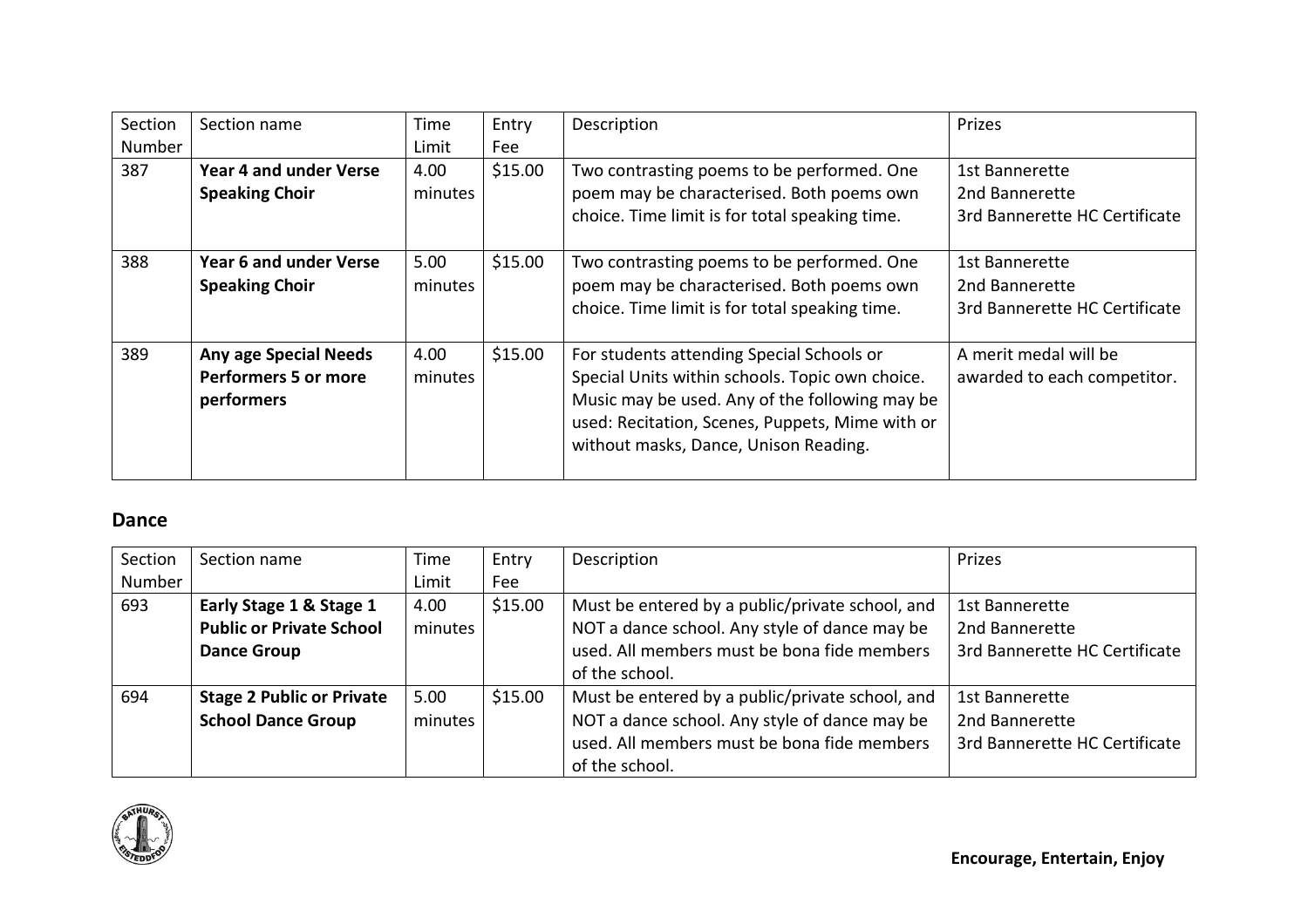| Section | Section name                                                                  | Time            | Entry   | Description                                                                                                                                                                                                                                                                                                                                                                                                                                                     | Prizes                                                                      |
|---------|-------------------------------------------------------------------------------|-----------------|---------|-----------------------------------------------------------------------------------------------------------------------------------------------------------------------------------------------------------------------------------------------------------------------------------------------------------------------------------------------------------------------------------------------------------------------------------------------------------------|-----------------------------------------------------------------------------|
| Number  |                                                                               | Limit           | Fee     |                                                                                                                                                                                                                                                                                                                                                                                                                                                                 |                                                                             |
| 695     | <b>Stage 3 Public or Private</b><br><b>School Dance Group</b>                 | 4.00<br>minutes | \$15.00 | This section restricted to schools whose<br>enrolment is less than 120 children or town<br>population is less than 400 people. Participating<br>small schools must include Primary and Infants<br>children. Must be entered by a public/private<br>school, and NOT a dance school. Any style of<br>dance may be used. All members must be bona<br>fide members of the school.<br>All years may be combined into the one group<br>but they must be in years K-6. | 1st Bannerette<br>2nd Bannerette<br>3rd Bannerette<br><b>HC Certificate</b> |
| 698     | <b>Primary Year 6 and</b><br><b>Under Small Schools</b><br><b>Dance Group</b> | 4.00<br>minutes | \$15.00 | This section restricted to schools whose<br>enrolment is less than 120 children or town<br>population is less than 400 people. Participating<br>small schools must include Primary and Infants<br>children. Must be entered by a public/private<br>school, and NOT a dance school. Any style of<br>dance may be used. All members must be bona<br>fide members of the school                                                                                    | 1st Bannerette<br>2nd Bannerette<br>3rd Bannerette<br><b>HC Certificate</b> |

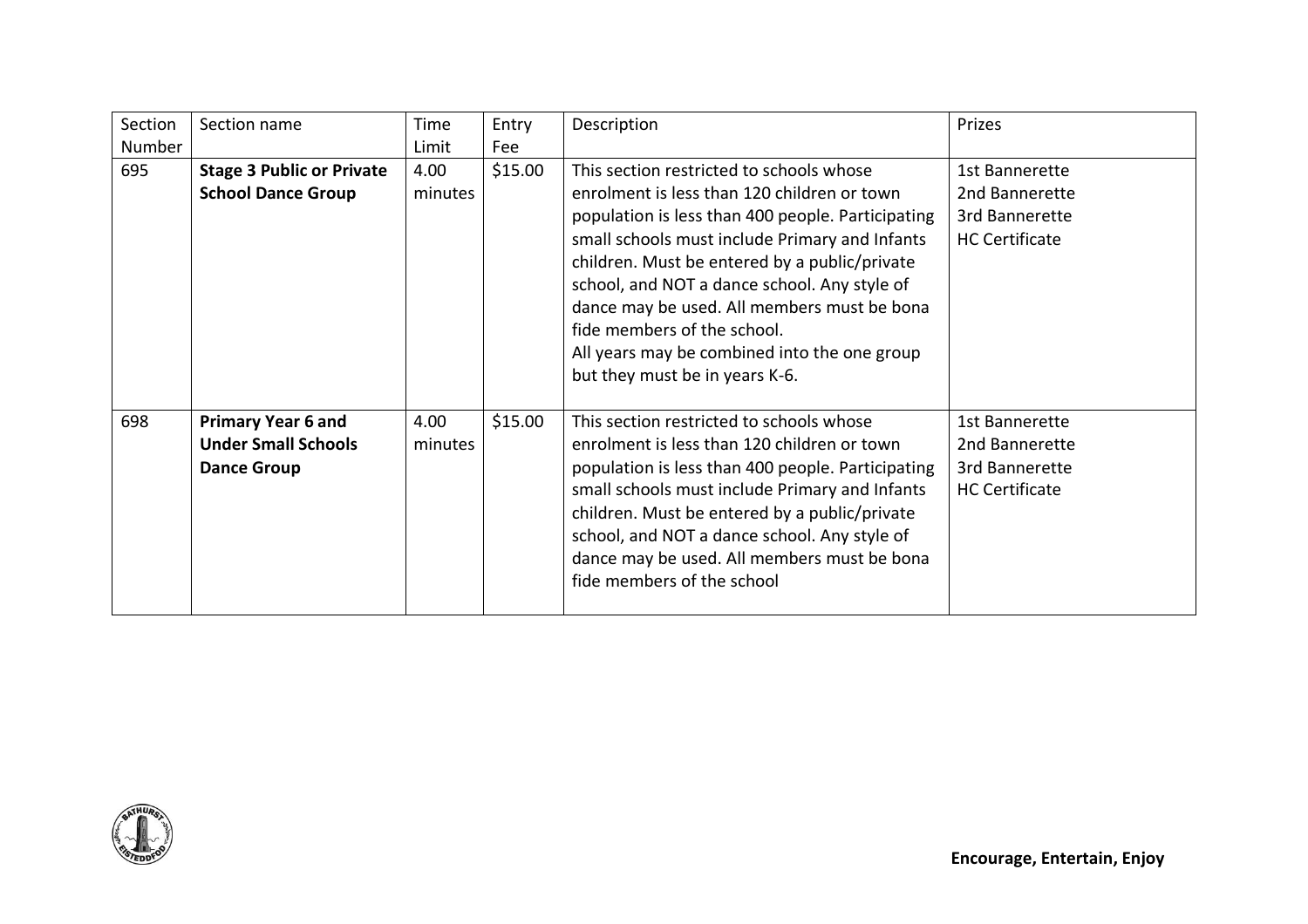

## **Small Schools**

| Section | Section name                                             | Time            | Entry   | Description | Prizes                                                                      |
|---------|----------------------------------------------------------|-----------------|---------|-------------|-----------------------------------------------------------------------------|
| Number  |                                                          | Limit           | Fee     |             |                                                                             |
| 208     | <b>K-6 Small Schools Choir</b>                           | 5.00<br>minutes | \$15.00 | Own Choice  | 1st Bannerette<br>2nd Bannerette<br>3rd Bannerette<br><b>HC Certificate</b> |
| 209     | <b>K-6 Small Schools</b><br>Percussion                   | 5.00<br>minutes | \$15.00 | Own Choice  | 1st Bannerette<br>2nd Bannerette<br>3rd Bannerette<br><b>HC Certificate</b> |
| 210     | <b>K-6 Small Schools Verse</b><br><b>Speaking Choirs</b> | 5.00<br>minutes | \$15.00 | Own Choice  | 1st Bannerette<br>2nd Bannerette<br>3rd Bannerette<br><b>HC Certificate</b> |

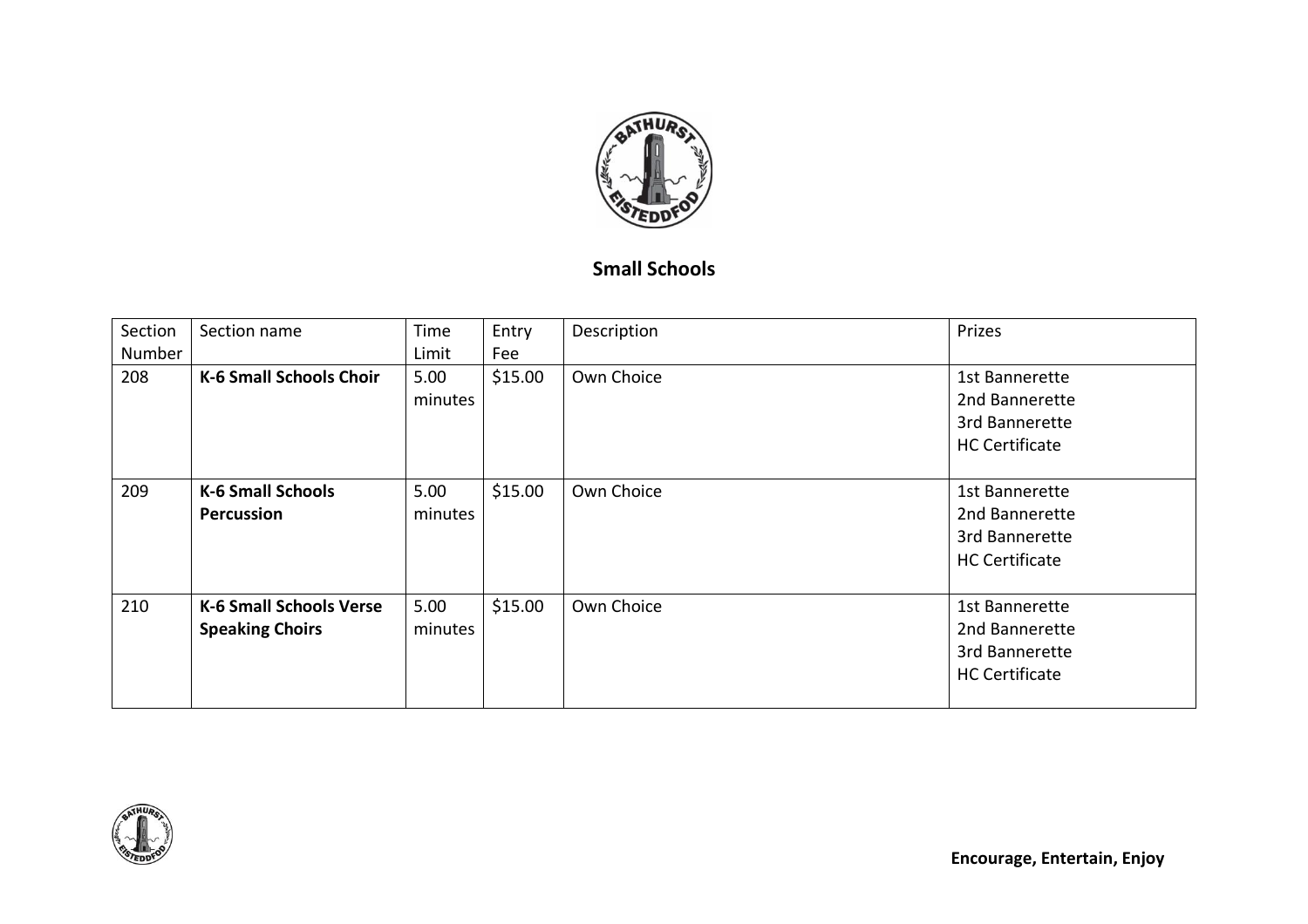

## **Secondary Schools**

## **Choral**

| Section<br>Number | Section name                                                                | Time<br>Limit           | Entry<br>Fee | Description                                                                                                                                                                     | Prizes                                                                                                                                                 |
|-------------------|-----------------------------------------------------------------------------|-------------------------|--------------|---------------------------------------------------------------------------------------------------------------------------------------------------------------------------------|--------------------------------------------------------------------------------------------------------------------------------------------------------|
| 039               | Primary/Lower<br><b>Secondary Years 3-9</b><br><b>Choral Championship</b>   | 8.00<br>minutes         | \$20.00      | Two contrasting songs. Accompanied or<br>unaccompanied.                                                                                                                         | 1st Trophy 2nd Bannerette<br>3rd Bannerette HC Certificate                                                                                             |
| 040               | <b>Secondary Years 7-12</b><br><b>Choral Championship</b>                   | 8.00<br>minutes         | \$20.00      | 12 or more voices. Two contrasting styles in 2 or<br>more parts throughout both songs. May be<br>accompanied or unaccompanied. One piece<br>must be from an Australian Composer | 1st Bathurst Eisteddfod<br>Society Perpetual Trophy &<br>Bannerette + \$100<br>2nd Bannerette + \$60<br>3rd Bannerette + \$40<br><b>HC Certificate</b> |
| 041               | <b>Secondary Years 7-12</b><br>Choir - Language other<br>than English Choir | 5.00<br>minutes         | \$20.00      | Perform one choral piece in a Language other<br>than English. May be accompanied or<br>unaccompanied.                                                                           | 1st \$80 2nd \$50 3rd \$30<br><b>HC Certificate</b>                                                                                                    |
| 042               | <b>Secondary Years 7-12</b><br>Choir - Language other<br>than English Choir | 8.00<br>minutes         | \$20.00      | Accompanied or Unaccompanied. 12 Members<br>or less                                                                                                                             | 1st Trophy 2nd Trophy<br>3rd Trophy HC Certificate                                                                                                     |
| 043               | <b>Open Choral</b><br>Championship                                          | 12.00<br>minutes        | \$20.00      | Two contrasting choral works with three or<br>more parts. Accompanied or unaccompanied                                                                                          | 1st \$250 2nd \$100 3rd \$50<br><b>HC Certificate</b>                                                                                                  |
| 044               | <b>Open Vocal Group</b>                                                     | 12.00<br><b>Minutes</b> | \$20.00      | 12 performers or less. May be accompanied or<br>unaccompanied. Perform two pieces.                                                                                              | 1st \$100 2nd \$60 3rd \$40<br><b>HC Certificate</b>                                                                                                   |

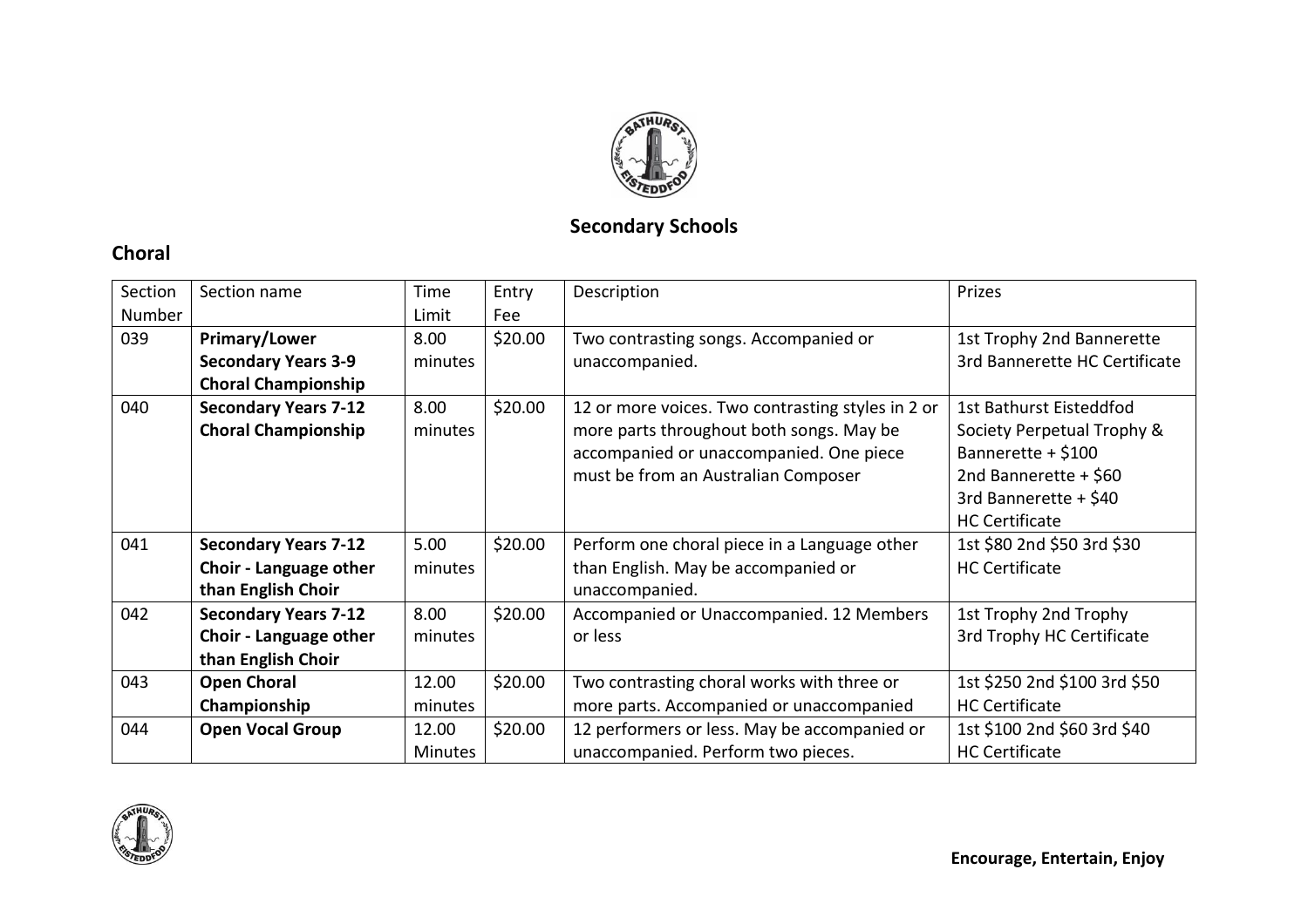| Section<br>Number | Section name                                                                        | Time<br>Limit   | Entry<br>Fee | Description                                                                                                                                                                                                                                                             | Prizes                                               |
|-------------------|-------------------------------------------------------------------------------------|-----------------|--------------|-------------------------------------------------------------------------------------------------------------------------------------------------------------------------------------------------------------------------------------------------------------------------|------------------------------------------------------|
| 045               | <b>Open Choir - Language</b><br>other than English Choir                            | 6.00<br>minutes | \$20.00      | Perform one Choral selection in any Language<br>other than English. May be accompanied or<br>unaccompanied.                                                                                                                                                             | 1st \$100 2nd \$60 3rd \$40<br><b>HC Certificate</b> |
| 046               | <b>Open A Capella Vocal</b><br>Group                                                | 6.00<br>minutes | \$20.00      | 12 performers or less. Competitors are to<br>perform any number of pieces within the time<br>limit.                                                                                                                                                                     | 1st \$100 2nd \$60 3rd \$40<br><b>HC Certificate</b> |
| 047               | <b>Open Entertainment</b><br>Choir "Song from a<br><b>Musical"</b>                  | 6.00<br>minutes | \$20.00      | Unlimited performers. Perform one song from a<br>Musical with use of costumes, movement and<br>simple props encouraged. TWO minute stage<br>set up permitted. Live accompaniment<br>encouraged. Backing track permitted however<br>must contain NO vocals.              | 1st \$100 2nd \$60 3rd \$40<br><b>HC Certificate</b> |
| 048               | <b>Open Age Community</b><br><b>Choir</b>                                           | 6.00<br>minutes | \$20.00      | Choirs are able to fill their performance time<br>however they choose. More than one piece is<br>welcome. May be accompanied or<br>unaccompanied. Open to community or<br>combined school choirs                                                                        | 1st \$100 2nd \$60 3rd \$40<br><b>HC Certificate</b> |
| 049               | <b>Open Age Community</b><br><b>Choir/Entertainment -</b><br><b>Non Competitive</b> | 6.00<br>minutes | \$15.00      | Perform a programme of your choice. May be<br>accompanied or unaccompanied. Open to<br>community, disability or combined school<br>choirs. This section is <b>NON COMPETITIVE.</b> This is<br>a fun, relaxed section. The adjudicator WILL<br>critique your performance | Each competitor will receive a<br>medal              |

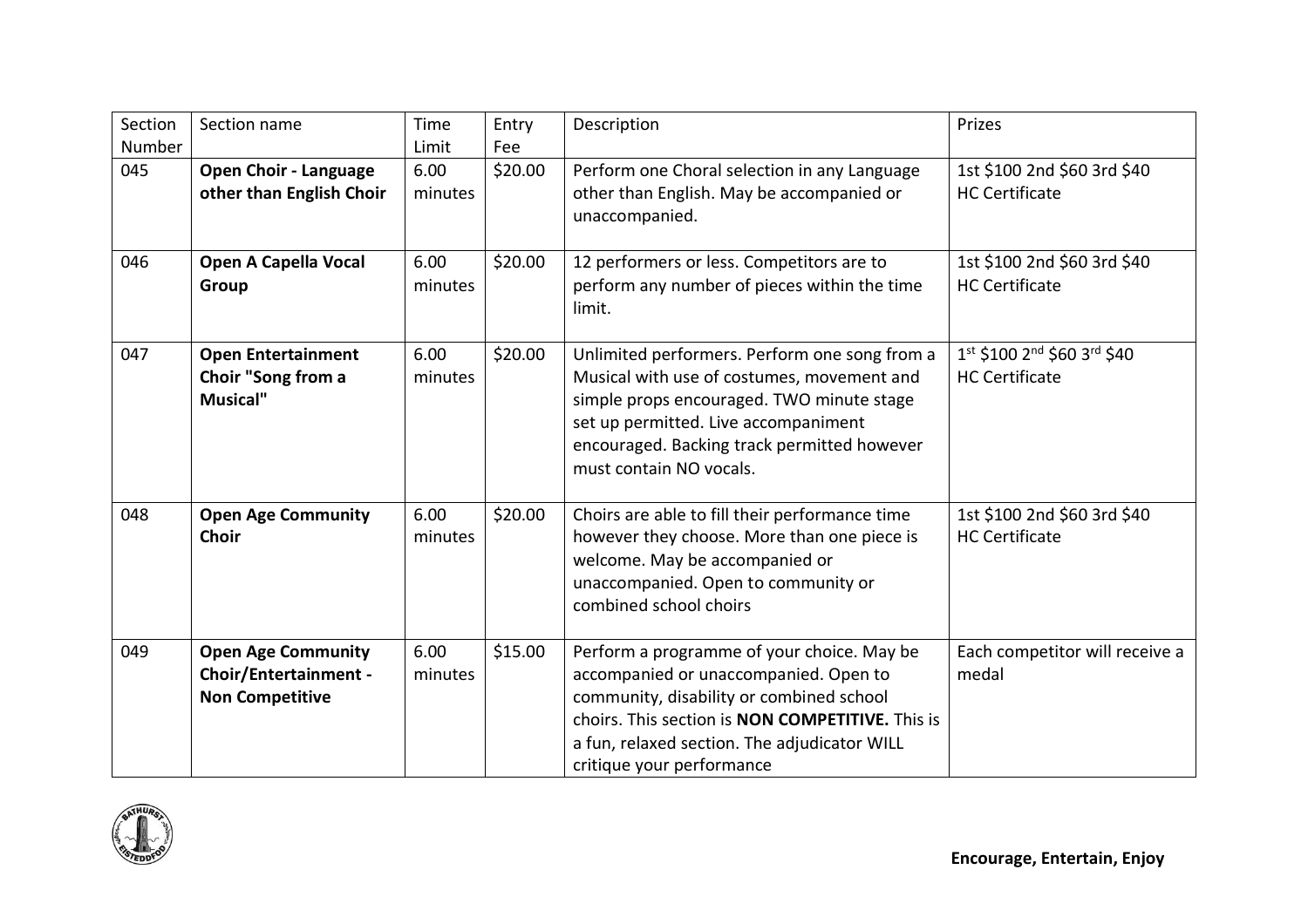## **Bands and Ensembles**

| Section | Section name                  | Time    | Entry   | Description                                      | Prizes                        |
|---------|-------------------------------|---------|---------|--------------------------------------------------|-------------------------------|
| Number  |                               | Limit   | Fee     |                                                  |                               |
| 159     | Open Instrumental             | 8.00    | \$15.00 | Any combination of instruments permitted,        | 1st \$100 2nd \$60 3rd \$40   |
|         | Quartet                       | minutes |         | except vocalists. Not for rock bands.            | <b>HC Certificate</b>         |
|         |                               |         |         |                                                  |                               |
| 180     | <b>Secondary Years 7-12</b>   | 6.00    | \$20.00 | No vocalists or rock groups. 4 or more           | <b>1st Bannerette</b>         |
|         | <b>Instrumental Ensemble</b>  | minutes |         | members.                                         | 2nd Bannerette                |
|         |                               |         |         |                                                  | 3rd Bannerette HC Certificate |
|         |                               |         |         |                                                  |                               |
| 181     | Open Instrumental             | 8.00    | \$20.00 | No vocalists or rock groups. 5 or more members   | 1st \$100 2nd \$60 3rd \$40   |
|         | Ensemble                      | minutes |         |                                                  | <b>HC Certificate</b>         |
|         |                               |         |         |                                                  |                               |
| 184     | <b>Secondary Years 7-12</b>   | 6.00    | \$20.00 | Piano accompaniment permitted                    | 1st Bannerette                |
|         | <b>String Ensemble</b>        | minutes |         |                                                  | 2nd Bannerette                |
|         |                               |         |         |                                                  | 3rd Bannerette HC Certificate |
|         |                               |         |         |                                                  |                               |
| 185     | <b>Open String Ensemble</b>   | 6.00    | \$20.00 | Piano accompaniment permitted                    | 1st \$100 2nd \$60 3rd \$40   |
|         |                               | minutes |         |                                                  | <b>HC Certificate</b>         |
|         |                               |         |         |                                                  |                               |
| 187     | <b>Secondary Years 7-12</b>   | 5.00    | \$20.00 | Competitors perform one own choice song. Not     | 1st Bannerette                |
|         | <b>Entertainment Ensemble</b> | minutes |         | intended for Concert bands or Stage bands.       | 2nd Bannerette                |
|         |                               |         |         | Mixed ensembles and rock bands are               | 3rd Bannerette HC Certificate |
|         |                               |         |         | encouraged. Vocalists are permitted and a        |                               |
|         |                               |         |         | microphone will be supplied. This is designed to |                               |
|         |                               |         |         | be a fun and entertaining section and the        |                               |
|         |                               |         |         | adjudicator will take this into consideration.   |                               |

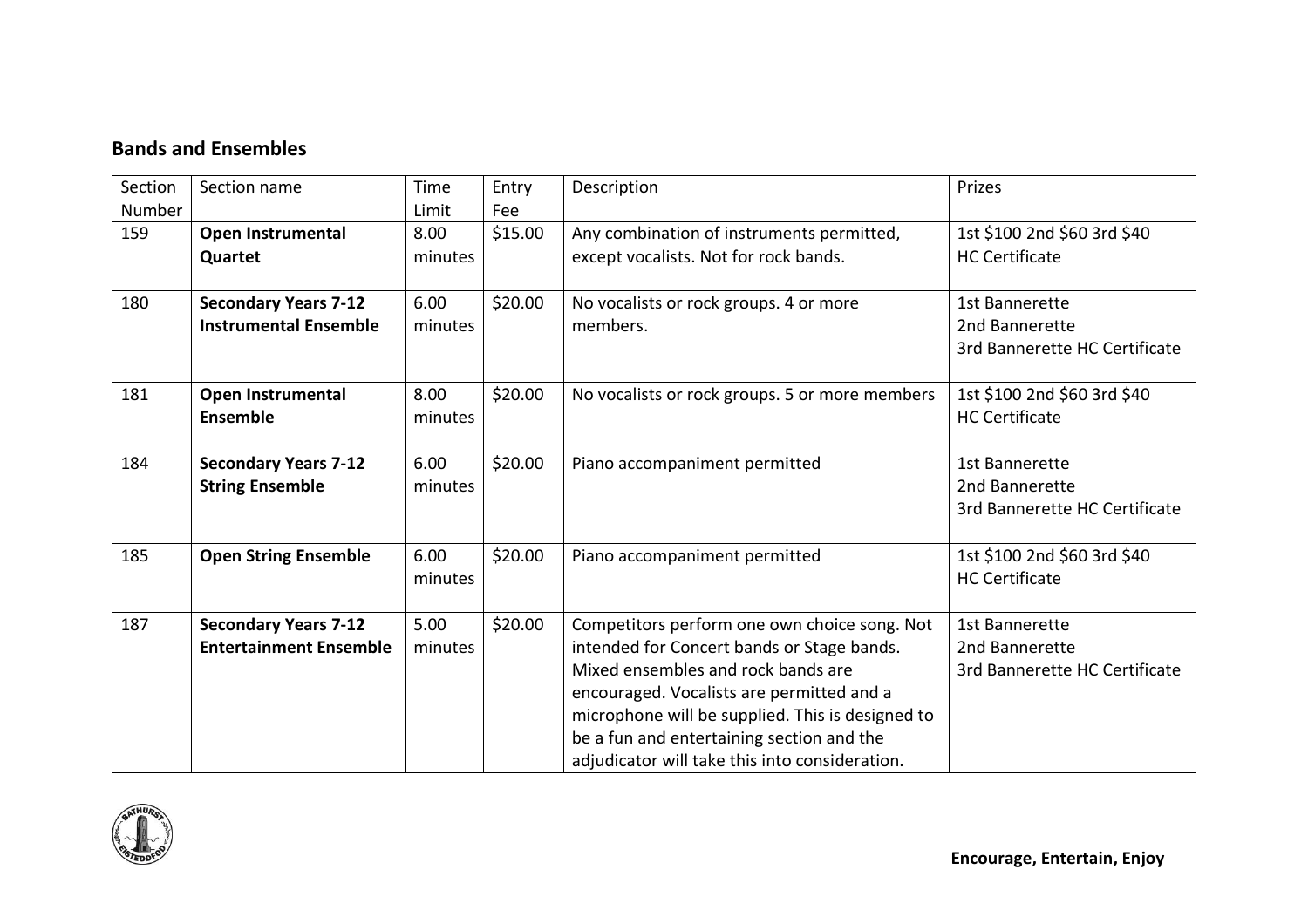| Section | Section name                   | Time    | Entry   | Description                                       | Prizes                        |
|---------|--------------------------------|---------|---------|---------------------------------------------------|-------------------------------|
| Number  |                                | Limit   | Fee     |                                                   |                               |
| 188     | <b>Open Entertainment</b>      | 6.00    | \$20.00 | Competitors perform one own choice song. Not      | 1st \$100                     |
|         | <b>Ensemble</b>                | minutes |         | intended for Concert bands or Stage bands.        | 2nd \$60                      |
|         |                                |         |         | Mixed ensembles and rock bands are                | 3rd \$40                      |
|         |                                |         |         | encouraged. Vocalists are permitted and a         | <b>HC Certificate</b>         |
|         |                                |         |         | microphone will be supplied. This is designed to  |                               |
|         |                                |         |         | be a fun and entertaining section and the         |                               |
|         |                                |         |         | adjudicator will take this into consideration.    |                               |
| 189     | <b>Secondary School Age</b>    | 5.00    | \$20.00 | Secondary school age Rock Bands containing 3-8    | 1st Trophy + $$400$           |
|         | <b>Landers Music Battle of</b> | minutes |         | members. Bands will perform and be critiqued      | 2nd Trophy + \$200            |
|         | the Bands                      |         |         | by a panel of adjudicators on your own            | 3rd Trophy + \$100            |
|         |                                |         |         | composition or cover of a                         | <b>HC Certificate</b>         |
|         |                                |         |         | popular/contemporary song. The time limit has     |                               |
|         |                                |         |         | been extended to allow for an instrumental solo   |                               |
|         |                                |         |         | if desired. One teacher is permitted to perform   |                               |
|         |                                |         |         | with the band. Lyrics and outline of your         |                               |
|         |                                |         |         | performance must be submitted to the panel for    |                               |
|         |                                |         |         | adjudication. Any inappropriate lyrics or         |                               |
|         |                                |         |         | gestures will lead to disqualification. Sound     |                               |
|         |                                |         |         | system and technician will be available for use.  |                               |
|         |                                |         |         | Sound check will take place in the break prior to |                               |
|         |                                |         |         | commencement of section. Set up time allowed      |                               |
|         |                                |         |         | between bands is 2 minutes maximum.               |                               |
| 193     | <b>Secondary Years 7-12</b>    | 12.00   | \$20.00 | Competitors must perform two contrasting          | 1st Jennifer Ratsep Perpetual |
|         | <b>Orchestra or Concert</b>    | minutes |         | works. Timing will be paused between pieces.      | Trophy and Replica            |
|         | <b>Band</b>                    |         |         | Band plan must be emailed to the Music            | 2nd Bannerette                |
|         |                                |         |         | Coordinator one week prior to the performance     | 3rd Bannerette HC Certificate |
|         |                                |         |         | date.                                             |                               |

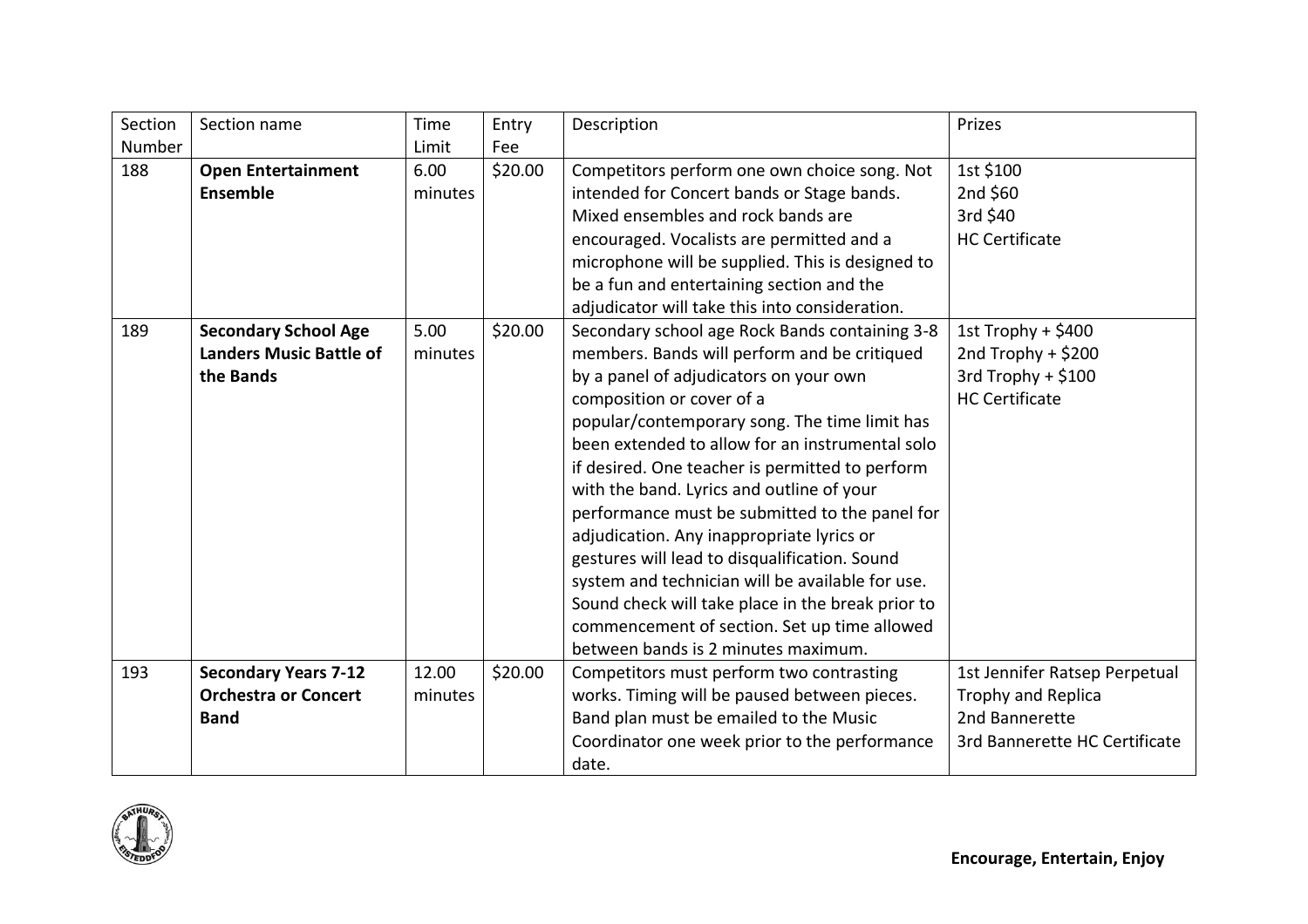| Section<br>Number | Section name                                                              | Time<br>Limit    | Entry<br>Fee | Description                                                                                                                                                                                                                                                                                       | Prizes                                                                                                              |
|-------------------|---------------------------------------------------------------------------|------------------|--------------|---------------------------------------------------------------------------------------------------------------------------------------------------------------------------------------------------------------------------------------------------------------------------------------------------|---------------------------------------------------------------------------------------------------------------------|
| 194               | <b>Open Band, Concert</b><br><b>Band or Wind Band</b>                     | 15.00            | \$20.00      | Not intended for Stage/Jazz or Rock Bands.<br>Competitors must perform two contrasting<br>works. Timing will be paused between pieces.<br>Band plan must be emailed to the Music<br>Coordinator one week prior to the performance<br>date. Please include your group name and<br>conductors name. | 1st Perpetual Trophy + \$500<br>2nd \$200<br>3rd \$100<br><b>HC Certificate</b>                                     |
| 195               | <b>Open Orchestra Group</b>                                               | 15.00<br>minutes | \$20.00      | Competitors must perform two contrasting<br>pieces. Timing will be paused between pieces.<br>Orchestra Plan MUST be emailed to the Music<br>Coordinator one week prior to your<br>performance with your group name and<br>conductor's name.                                                       | 1st \$250<br>2nd \$100<br>3rd \$50<br><b>HC Certificate</b>                                                         |
| 196               | Primary/Lower<br><b>Secondary Years 3-9</b><br><b>Stage and Jazz Band</b> | 10.00<br>minutes | \$15.00      | Competitors must perform two contrasting<br>pieces. Timing will be paused between pieces.<br>Band Plan must be emailed to the Music<br>Coordinator one week prior to your<br>performance with your group name and<br>conductors name.                                                             | 1st Perpetual Trophy +<br>Replica + \$80<br>2nd Bannerette + \$50<br>3rd Bannerette + \$30<br><b>HC Certificate</b> |
| 197               | <b>Secondary Years 7-12</b><br><b>Stage and Jazz Band</b>                 | 12.00<br>minutes | \$20.00      | Competitors must perform two contrasting<br>pieces. Timing will be paused between pieces.<br>Band Plan must be emailed to the Music<br>Coordinator one week prior to your<br>performance with your group name and<br>conductors name.                                                             | 1st Bannerette + \$100<br>2nd Bannerette + \$60<br>3rd Bannerette + \$40<br><b>HC Certificate</b>                   |

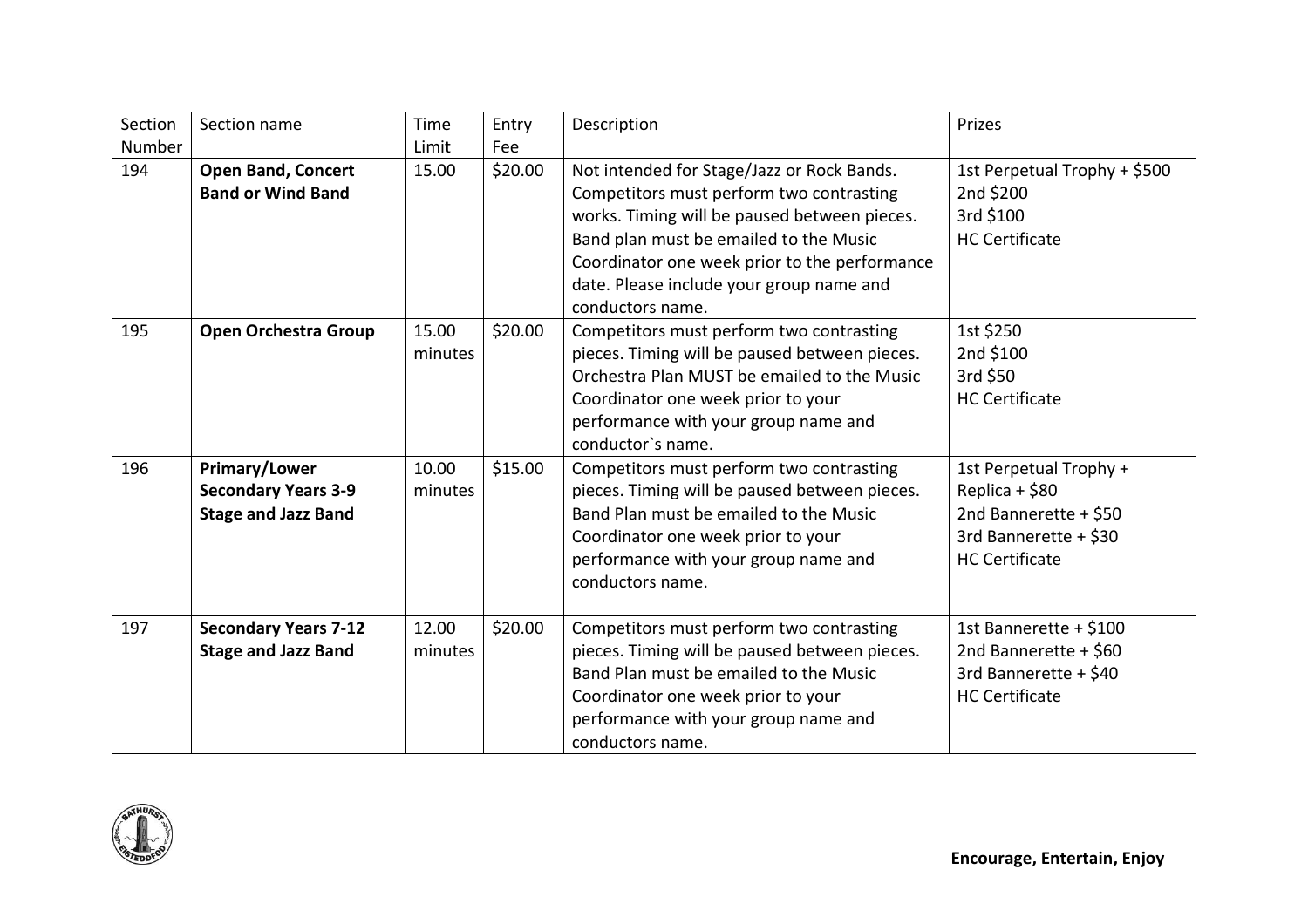| Section | Section name                   | Time    | Entry   | Description                                   | Prizes                        |
|---------|--------------------------------|---------|---------|-----------------------------------------------|-------------------------------|
| Number  |                                | Limit   | Fee     |                                               |                               |
| 198     | <b>Open Stage and Jazz</b>     | 15.00   | \$20.00 | Competitors must perform two contrasting      | 1st Perpetual trophy + \$250  |
|         | <b>Band</b>                    | minutes |         | pieces. Timing will be paused between pieces. | 2nd \$100                     |
|         |                                |         |         | Band Plan must be emailed to the Music        | 3rd \$50                      |
|         |                                |         |         | Coordinator one week prior with performance   | <b>HC Certificate</b>         |
|         |                                |         |         | with your group/ conductors name.             |                               |
| 206     | <b>Secondary Years 7-12</b>    | 6.00    | \$20.00 | No pre-recorded music accompaniment           | 1st Bannerette                |
|         | <b>Percussion Ensemble (Up</b> | minutes |         | permitted. 5 or more members up to 20.        | 2nd Bannerette                |
|         | to 20 Players)                 |         |         |                                               | 3rd Bannerette HC Certificate |
| 207     | <b>Open Percussion</b>         | 8.00    | \$20.00 | No pre-recorded music accompaniment           | \$100 2nd \$60 3rd \$40       |
|         | <b>Ensemble (Up to 20</b>      | minutes |         | allowed. 5 or more members up to 20.          | <b>HC Certificate</b>         |
|         | Players)                       |         |         |                                               |                               |

#### **Dance**

| Section | Section name                  | Time    | Entry   | Description                                     | Prizes                      |
|---------|-------------------------------|---------|---------|-------------------------------------------------|-----------------------------|
| Number  |                               | Limit   | Fee     |                                                 |                             |
| 696     | <b>Secondary School Years</b> | 5.00    | \$20.00 | Must be entered by a public/private school, and | 1st \$70 2nd \$50 3rd \$30  |
|         | 7, 8 & 9 Public or Private    | minutes |         | NOT a dance school. Any style of dance may be   | <b>HC Certificate</b>       |
|         | <b>School Dance Group</b>     |         |         | used. All members must be members of the        |                             |
|         |                               |         |         | school. All years may be combined into the one  |                             |
|         |                               |         |         | group but they must be in years 7,8 & 9.        |                             |
| 697     | <b>Secondary School Years</b> | 5.00    | \$20.00 | Must be entered by a public/private school, and | 1st \$100 2nd \$60 3rd \$40 |
|         | 10, 11 & 12 Public or         | minutes |         | NOT a dance school. Any style of dance may be   | <b>HC Certificate</b>       |
|         | <b>Private School Dance</b>   |         |         | used. All members must be members of the        |                             |
|         | Group                         |         |         | school. All years may be combined into the one  |                             |
|         |                               |         |         | group and students in year 7,8 & 9 may dance in |                             |
|         |                               |         |         | this section as long as they are a bona fide    |                             |
|         |                               |         |         | member of the school group.                     |                             |